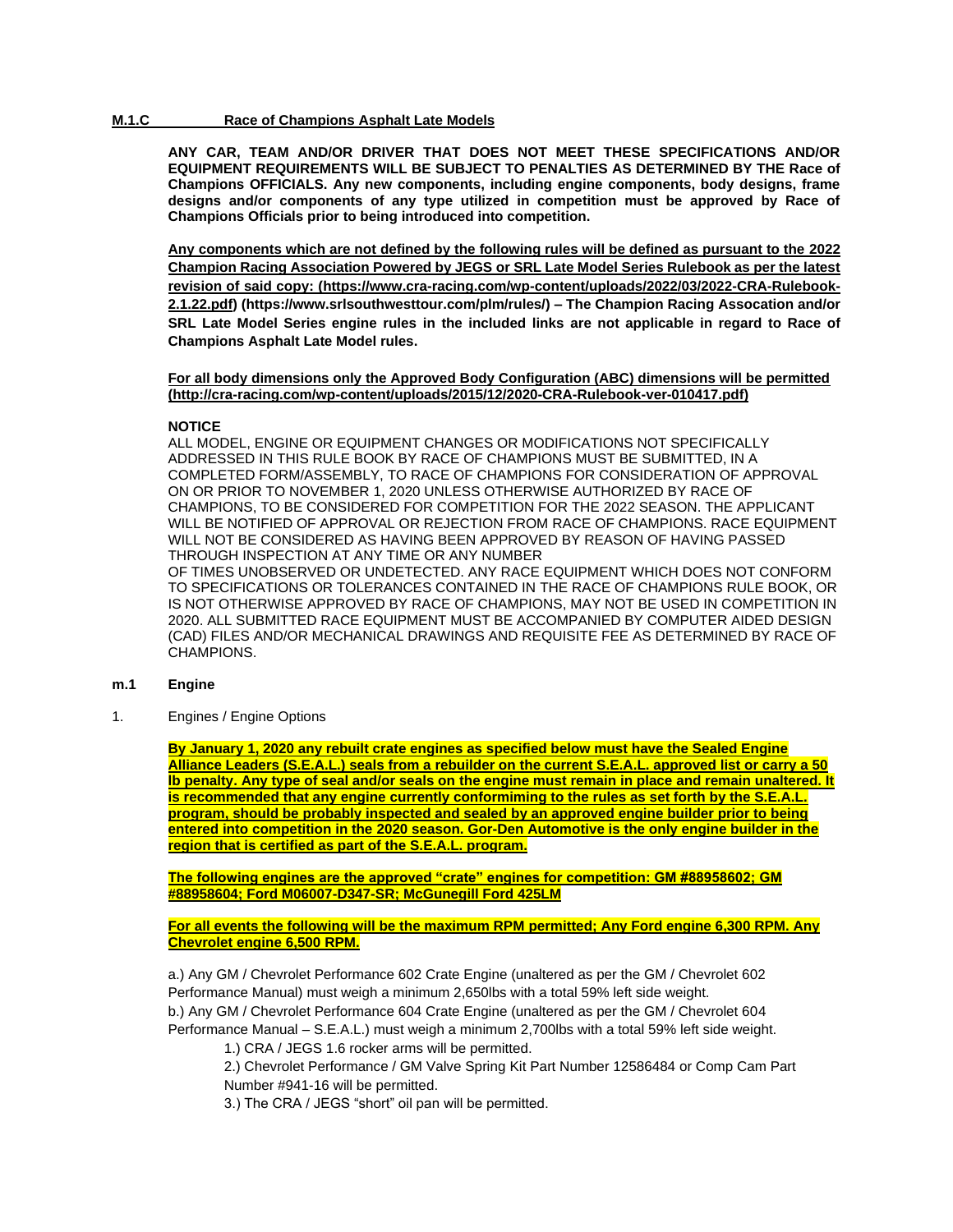4.) The Chevrolet Performance / GM small diameter harmonic balancer will be permitted.

5.) A one (1) inch straight hole carburetor spacer will be permitted. Tapering and/or shaping of the hole(s) will not be permitted.

**c.) The CRA / JEGS Ford Engine (unaltered as per the Ford Manual) must weigh a minimum 2,750 lbs with a total 58% left side weight.**

**d.) Any GM / Chevrolet Performance 604 Crate Engine with an altered cam shaft as per the rule book (S.E.A.L.) must weigh a minimum 2,750lbs with a total 58% left side weight.**

1.) CRA / JEGS 1.6 rocker arms will be permitted.

2.) Chevrolet Performance / GM Valve Spring Kit Part Number 12586484 or Comp Cam Part Number #941-16 will be permitted.

3.) The CRA / JEGS "short" oil pan will be permitted.

4.) A maximum compression ratio of 10.0:1 will be permitted.

5.) Porting of any type will not be permitted.

6.) A one (1) inch straight hole carburetor spacer will be permitted. Tapering and/or or shaping of the hole(s) will not be permitted.

7.) 5.7 connecting rods will be permitted.

8.) A minimum 50lb crankshaft will be permitted.

9.) All internal engine components and/or parts must remain unaltered as per the GM / Chevrolet Performance Manual for the GM / Chevrolet Performance 604 Engine.

10.) The valve train must remain unaltered as per the GM / Chevrolet Performance Manual for the GM / Chevrolet Performance 604 Engine.

e.) Any magnetic steel 23 degree cylinder head "built" engine must weigh a minimum **2,900lbs** with a total **56% left side weight (This engine combination is intended to resemble the existing Sportsman Modified engine as presented in section M.1.B. 1.0 of this rule book);**

1.) A maximum of 360 cubic inches will be permitted.

2.) A maximum compression ratio of 11.0:1 will be permitted.

3.) Porting of any type will not be permitted.

4.) A one (1) inch straight hole carburetor spacer will be permitted. Tapering and/or or shaping of the hole(s) will not be permitted.

5.) One (1) 500 cfm unaltered Holley Carburetor will be permitted.

6.) A minimum 48lb crankshaft will be permitted.

7.) Titanium and/or any type exotic material component valve, valve train component, connecting rod, retainer and/or any other internal engine component will not be permitted.

8.) Previously published rules for Late Models utilizing the magnetic steel 23 degree cylinder head "built" engine utilizing a two (2) barrel carburetor may apply.

9.) Engines utilizing 18 degree cylinder heads will not be permitted for competition.

f.) Any "Open" GM / Chevrolet Performance 604 Crate Engine with an altered cam shaft must weigh a **minimum 2,850 lbs** with a total **57% left side weight**.

1.) CRA / JEGS 1.6 rocker arms will be permitted.

2.) The following valve spring part numbers kits will be permitted: Chevrolet Performance / GM Valve Spring Kit Part Number 12586484; Comp Cam Part Number #941-16; Isky Part Number 195a or the Pack Part Number 1218.

3.) The CRA / JEGS "short" oil pan will be permitted.

4.) A maximum compression ratio of 10.0:1 will be permitted.

5.) Porting of any type will not be permitted.

6.) The maximum push rod diameter will be 5/16"-inch to adjust the valve train for the proper geometry. Push rods must be magnetic steel.

7.) Only hydraulic lifters will be permitted. Coil bind lifters will not be permitted.

8.) A one (1) inch straight hole carburetor spacer will be permitted. Tapering and/or or shaping of the hole(s) will not be permitted.

9.) 5.7 connecting rods will be permitted.

10.) A maximum bore of 4.030"-inch will be permitted.

11.) A minimum 50lb crankshaft will be permitted.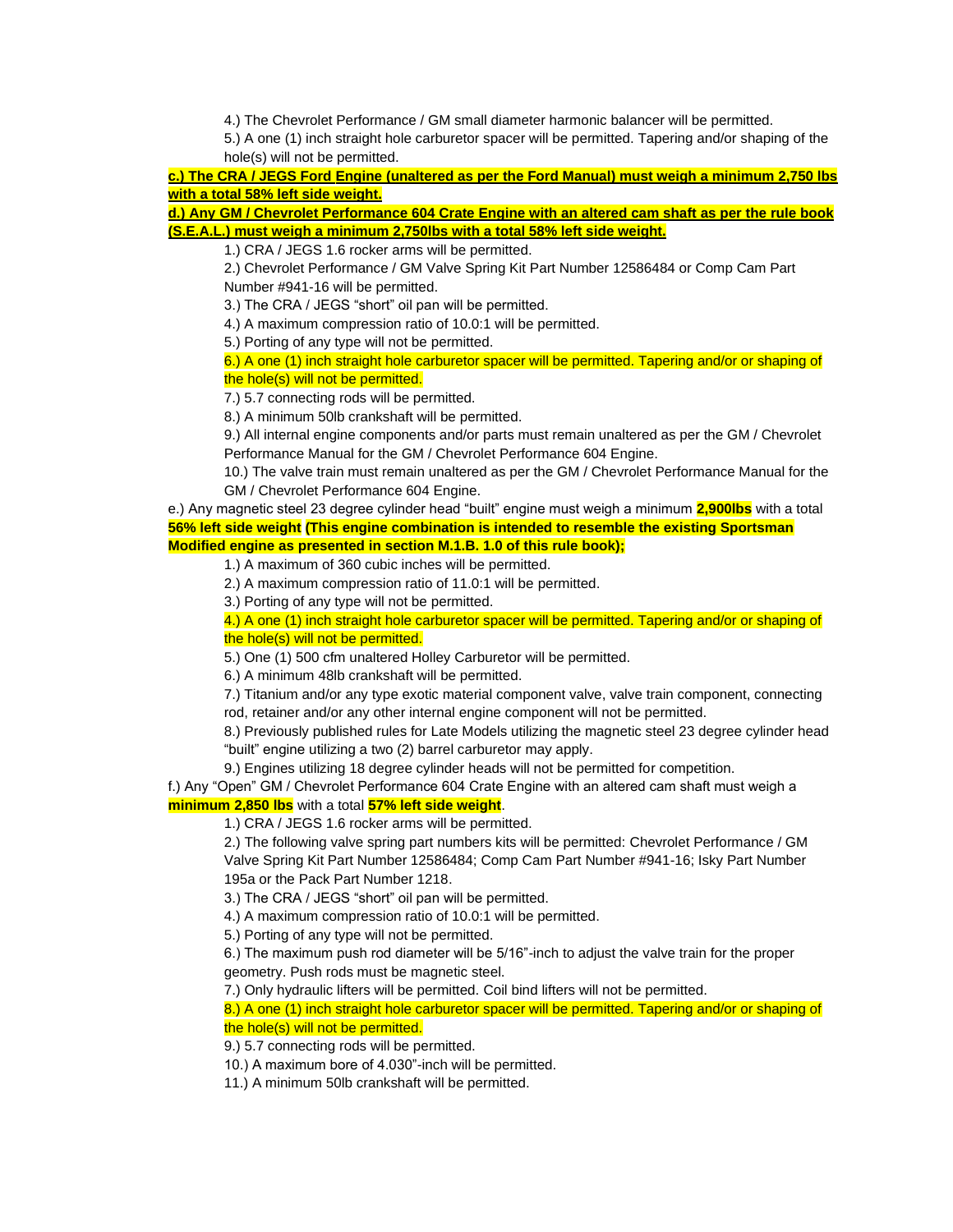12.) The valve train must remain unaltered as per the GM / Chevrolet Performance Manual for the GM / Chevrolet Performance 604 Engine.

g.) In addition to the Crane ignition boxes as permitted in the CRA Racing rule book, the MSD 6ALN ignition box will be permitted. **For all events the following will be the maximum RPM permitted; Any Ford engine 6,300 RPM. Any Chevrolet engine 6,500 RPM.**

i.) Engine options must be declared prior to competition and labeled clearly on the hood. Any deviation of and/or combination and/or variation from the declared engine option will be subject to a penalty as per section "K" of the Race of Champions rule book.

j.) Any competitior that refuses pre-race inspection and/or a request for mechanical inspection at any point during an event will be disqualified from the event.

k.) Engines may be inspected at any time, electronically, mechanically and/or otherwise.

l.) A one (1) inch inspection plug is recommended for all engines. A one (1) inch inspection plug must be must be placed in the bottom of oil pan for visual and mechanical inspection. The inspection plug must be a minimum of 1 1/4" inch located 9 1/2" inches from the rear of the block face to the centerline of the inspection hole and 1 1/4" inches from the oil pan rail. Obstructed views from the inspection hole to the crank and rods will not be permitted. If the view is obstructed from the inspection hole, removal of the oil pan will be required.

m.) At any point during an event, Race of Champions Officials may require competitors to adjust the overall and left side weight total and percentage based on competitive analysis.

### **m.1 B Transmission / Drive Train**

a.) Transmissions must be standard production design. The transmission must be from an approved manufacturer. Race of Champions Officials may use a transmission provided by the respective manufacturer as a guide in determining whether a Competitor's transmission conforms to the specifications of the Rule Book.

b.) Unless otherwise specified by the Race of Champions Officials, the same transmission must be used for practice, qualifying, practice after qualifying and the start of the Race. A transmission must not be removed from a car without the approval of Race of Champions Officials. Race of Champions Officials may require any team that removes a transmission to start at the rear of the field, providing the car earns a starting position in the Race. The transmission may be removed from a backup car, without penalty, at the discretion of the Race of Champions Officials, as follows:

(1) If a car is wrecked beyond repair during qualifying and a backup car is used, a transmission change may be permitted, however, the transmission must be installed before the beginning of practice(s), if practice(s) is scheduled, that follow qualifying.

(2) If a car is wrecked beyond repair during or after qualifying and a backup car is used, then a transmission change may be permitted without an additional penalty. If a competitor violates this Rule, in addition to imposition of a penalty pursuant to Section K, Race of Champions Officials may take such action during the Event as they deem appropriate, including but not limited to, loss of practice time and/or loss of the opportunity to qualify, and/or confiscation of the transmission or transmission components. Such action shall be deemed an inspection decision not subject to Section K.

c.) Race of Champions Officials may, at its discretion, require that all cars compete with a final drive gear ratio specified by Race of Champions Officials for each Event.

d.) High gear must be 1.00:1 (direct) and be the primary gear engaged on all tracks, except road course Events, during competition. Overdrive gears will not be permitted.

f.) The transmission must be acceptable to Race of Champions Officials and meet the following requirements:

(1) Standard production OEM type Muncie or T-10 manual four (4) speed transmissions with OEM type angle cut forward gears will be permitted. Square cut forward gears will be permitted in OEM type Muncie or T-10 manual four (4) speed transmissions.

(2) The Jerico #2-SP two (2) speed manual transmission and the Jerico #3-SP three (3) speed manual transmission will be permitted. Straightcut forward gears will be permitted.

(3) The "Raptor" two-speed manual transmission will be permitted.

(4) Race of Champions-approved four (4) speed conversions with gears removed will be permitted. Transmissions may be of the top-load or left side-load designs only.

(5) Quick change and/or Automatic type transmissions will not be permitted.

g.) Only aluminum or magnesium transmission housings will be permitted.

h.) All transmissions must have the input shaft and its main gear constantly engaged. This assembly must be constantly engaged with the countershaft and its cluster and reverse gears.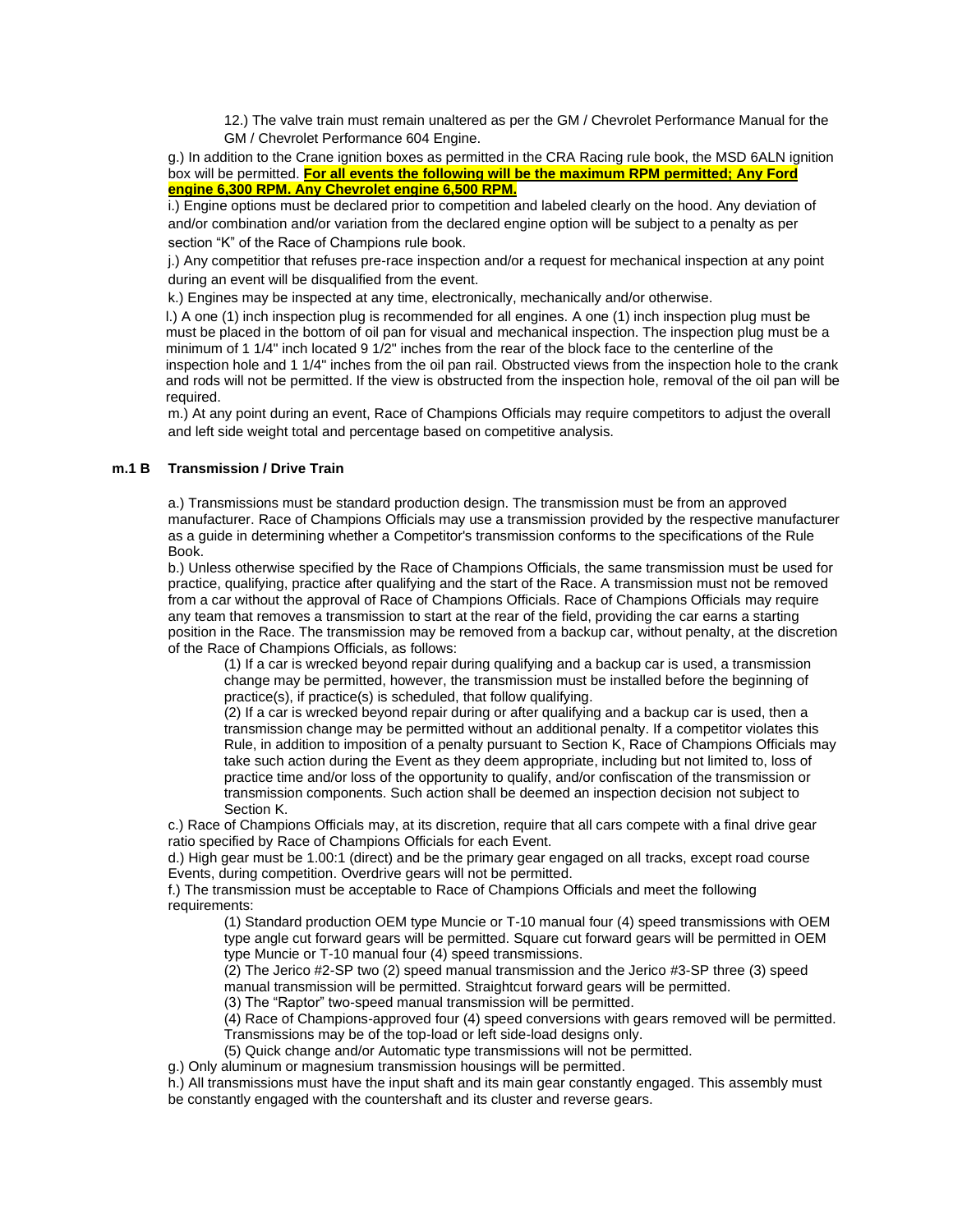i.) Transmission gear ratios between 1.00:1 and 1.18:1 will not be permitted. The only high gear transmission ratio permitted will be 1.00:1.

j.) A forward gear and reverse gear must be in working order.

k.) Only manual shift linkage using the H-pattern type will be permitted on the transmission shift lever must be metal. All shift rods connecting the shifter mechanism to the transmission must be made of metal. l.) Only fire resistant type shifter boots will be permitted. The shifter boots should meet the SFI 48.1 specification and should display a valid SFI 48.1 label visible on the outside of the shifter boot. Shifter boots should not be used beyond two (2) years from the date of manufacture. Quick release fasteners will not be permitted to secure the shifter boot to the transmission tunnel. The shifter boot, when installed, must mount directly to and must be completely sealed to the floor of the car. Installation of the shifter boot must be acceptable to Race of Champions Officials.

m.) Heating pads and/or blankets will not be permitted for warming the transmission.

n.) All transmissions must be prepared with two (2) top cover or side cover bolts and two (2) tail housing bolts and two (2) transmission to bell housing bolts drilled to accept installation of a 1/8 inch minimum diameter Race of Champions seal.

# **m.2 Fuel, Fuel Cells and Fuel Systems**

a.) Only VP Racing Fuels (VP110/Green) racing gasoline will be permitted for competition.

b.) A VP Racing Fuels "Crate Fuel" may be designated and permitted for competition.

c.) http://cra-racing.com/wp-content/uploads/2015/12/2020-CRA-Rulebook-ver-010417.pdf

## **m.3 Muffler and Sound Reduction Devices**

a.) Mufflers must be used in competition.

b.) Several tracks have a locally enforced decibel rule, which preempt any particular muffler rule. Some tracks may have a maximum sound level rule of 95 decibels at 100 feet. This rule will be enforced by local government agencies.

c.) http://cra-racing.com/wp-content/uploads/2015/12/2020-CRA-Rulebook-ver-010417.pdf

## **m.4 Traction Control Devices**

a.) All electronic and/or computerized wheel spin and/or ignition retardation and/or acceleration limiting and/or traction control devices of any type will not be permitted.

b.) Adjustable ping control devices, dial a chip controls, timing controls and/or automated throttle controls will not be permitted.

c.) Remote control components of any-type will not be permitted.

d.) Data acquisition systems will not be permitted.

e.) http://cra-racing.com/wp-content/uploads/2015/12/2020-CRA-Rulebook-ver-010417.pdf

## **m.5 Chassis / Frame**

a.) http://cra-racing.com/wp-content/uploads/2015/12/2020-CRA-Rulebook-ver-010417.pdf

### **m.6 Weight**

a.) All cars must be weighed prior to the feature event (total and left side weight).

b.) All weights listed with each engine option in section m.1 may be changed from time-to-time to achieve and maintain competitive balance.

c.) The left side weight percentage must be maintained at all times throughout the event. If at any time the left side weight percentage is exceeded a penalty as per section "K" of the Race of Champions rule book may be issued.

d.) [http://cra-racing.com/wp-content/uploads/2015/12/2020-CRA-Rulebook-ver-010417.pdf](http://cra-racing.com/wp-content/uploads/2015/12/2017-CRA-Rulebook-ver-010417.pdf)

### **m.7 Body**

- a.) **<http://www.abcbodies.com/images/ABCrulebook-web.pdf>**
- b.) [http://cra-racing.com/wp-content/uploads/2015/12/2020-CRA-Rulebook-ver-010417.pdf](http://cra-racing.com/wp-content/uploads/2015/12/2017-CRA-Rulebook-ver-010417.pdf)
- **c.) The new edition "Generation 6" body will be permitted for competition.**

### **m.8 Suspension**

- a.) Four (4) way adjustable shock absorbers will not be permitted.
- b.) External canister shock absorbers will not be permitted.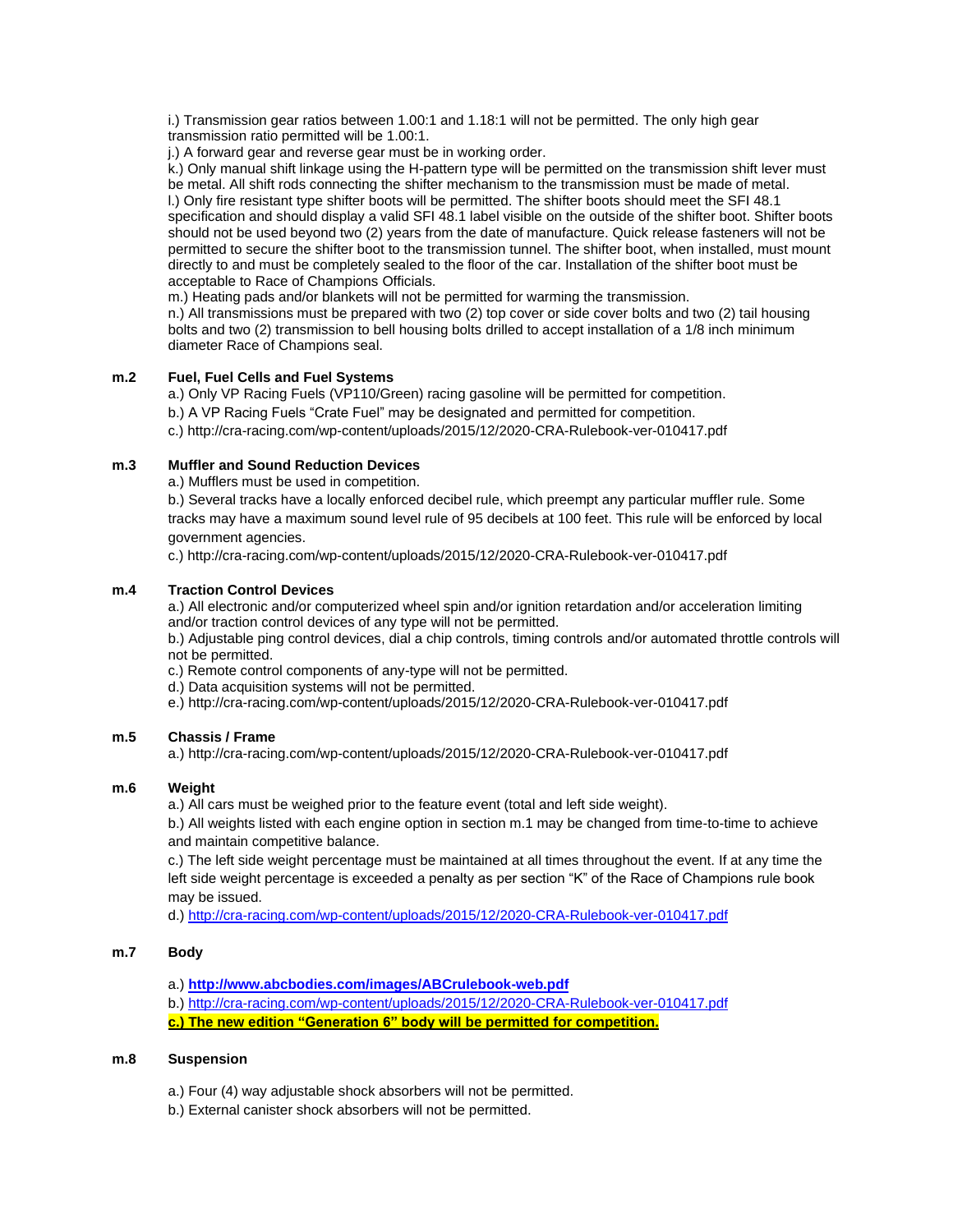c.[\) http://cra-racing.com/wp-content/uploads/2015/12/2020-CRA-Rulebook-ver-010417.pdf](http://cra-racing.com/wp-content/uploads/2015/12/2017-CRA-Rulebook-ver-010417.pdf)

### **m.9 Roll Cage**

a.) [http://cra-racing.com/wp-content/uploads/2015/12/2020-CRA-Rulebook-ver-010417.pdf](http://cra-racing.com/wp-content/uploads/2015/12/2017-CRA-Rulebook-ver-010417.pdf)

#### **m.10 Tires**

a.) The following tire rule(s) will apply. Only the Hoosier tires will be permitted for all scheduled events. The determination of the Hoosier Tire compound will be issued 30-days prior to the first event of the 2020 season..

b.) [http://cra-racing.com/wp-content/uploads/2015/12/2020-CRA-Rulebook-ver-010417.pdf](http://cra-racing.com/wp-content/uploads/2015/12/2017-CRA-Rulebook-ver-010417.pdf)

### **m.11 Wheels**

a.) [http://cra-racing.com/wp-content/uploads/2015/12/2020-CRA-Rulebook-ver-010417.pdf](http://cra-racing.com/wp-content/uploads/2015/12/2017-CRA-Rulebook-ver-010417.pdf)

### **m.12 Safety**

a.) [http://cra-racing.com/wp-content/uploads/2015/12/2020-CRA-Rulebook-ver-010417.pdf](http://cra-racing.com/wp-content/uploads/2015/12/2017-CRA-Rulebook-ver-010417.pdf)

#### **m.13 Other**

a.) [http://cra-racing.com/wp-content/uploads/2015/12/2020-CRA-Rulebook-ver-010417.pdf](http://cra-racing.com/wp-content/uploads/2015/12/2017-CRA-Rulebook-ver-010417.pdf)

#### **m.14 Series Decals and Patches**

**MINIMUM CHASSIS ELIGIBILITY AND REQUIREMENTS (in regard to Series/Sanction rules alignment);**

**The Leaders of the Sanctioning Bodies listed below would like to inform all asphalt short track Late Model competitors, teams and car builders that beginning on January 1, 2022 the following rules will be implemented across the country. The number one priority from these organizations is safety. We are working together to unify rulebooks so competitors can go anywhere in the country and race without any issues. We look forward to announcing the rest of the rules for 2022 in the near future.**

- **ARCA Midwest Tour**
- **CARS Super Late Model Tour**
- **CRA Powered By JEGS**
- **Race of Champions**
- **Show Me the Money Series**
- **Southern Super Series**
- **SRL Southwest Tour**

### **A. Frame:**

1. All chassis components must be made of magnetic steel and welded. The chassis must consist of a front and a rear sub-frame connected to

the main frame on which the roll cage is welded and have a minimum overall height of 39". Holes and/or other modifications that, in the

judgment of the officials, were made with the intent of weight reduction will not be permitted.

2. Main Frame - The main frame must consist of two (2) side rails of magnetic steel box tubing minimum 2" x 3", with a minimum wall thickness

of .083" (recommended .120"). All frame rails must be parallel. The maximum distance from outside to outside of frame rails is 53 ¼", and

50" minimum. Weight containers may be welded to the outside of the frame rails and must not exceed six inches in width measured from the

inside edge of the frame rail to the outside edge of the weight container, and must not exceed the length of the frame rail.

3. Front sub-frame rails must be a minimum of 2" x 2" by .065" on the front clip from the front of the A-frame forward. 4. Rear sub-frame rails must be a minimum of 2" x 2" by .065" and must extend around the fuel cell.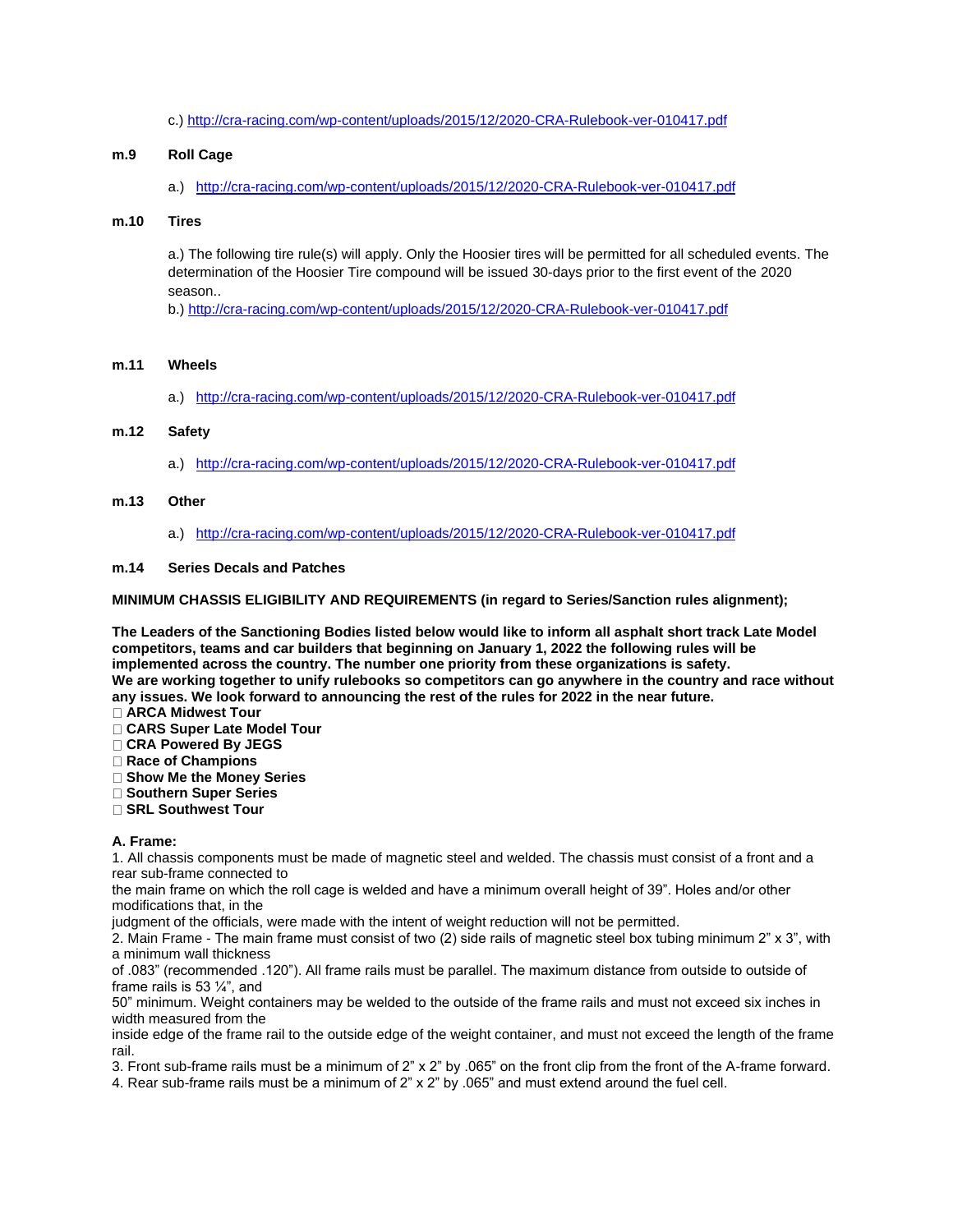## **B. Roll Bars**

1. At a minimum, all cars are required to have the basic and typical roll cage. Unless otherwise specified below, all roll bars listed must be made

from round steel DOM tubing 1-3/4" by .090" (.000 tolerance) minimum wall thickness. Holes and/or other modifications that, in the judgment

of the officials, were made with the intent of weight reduction will not be permitted.

### **C. Basic Roll Cage**

1. The main roll bar must be made from round steel DOM tubing 1-3/4" by .090" (.000 tolerance) minimum wall thickness and must be a

continuous length of tubing with one end welded perpendicular to the top of the right frame rail and one end welded perpendicular to the top of

the left frame rail.

2. The distance from the center of each of the front roll bar legs to the center of the main roll bar must not measure less than 40-1/2". Each of the

front roll bar legs must be made from round steel DOM tubing 1-3/4" by .090" (.000 tolerance) minimum wall thickness and must be

constructed from a continuous length of tubing.

3. The halo must be made from round steel DOM tubing 1-3/4" by .090" (.000 tolerance) minimum wall thickness and must be a continuous

length and remain parallel within 1-inch to the main frame rails with a minimum height of 38". The outside-to-outside width of the halo must be

a minimum of 28" front to rear and a minimum of 25" from side to side.

4. The main roll bar diagonal bar must be made from a minimum of round steel DOM tubing 1-1/2" by .090" (.000 tolerance) minimum wall

thickness and must form a straight line, with no bends and must begin near the upper left and or right bend of the main roll bar and after

intersecting the horizontal shoulder bar, should be supported from that point down to the main sub frame.

5. The dash panel bar must be made from round steel DOM tubing 1-3/4" by .090" (.000 tolerance) minimum wall thickness and must be a

continuous bar, with no bends, welded beneath the dash panel between the two (2) front roll bar legs at a minimum height of 16-1/2" above

the main frame rail.

6. The door bars must be made from round steel DOM tubing 1-3/4" by .090" (.000 tolerance) minimum wall thickness on the left side, must

have a minimum of three (3) bars (Design A) or minimum of four (4) bars (Design B) equally spaced from top to bottom that must be welded

horizontally between the vertical uprights of the main roll bar (#1) and the front roll bar legs. The top left side door bar minimum height must

be a minimum vertical height of 18-7/8 inches from the top of the main frame rails. Left side door bars must be convex in shape and convex

outward past the main frame rail. The left side door bars must have a minimum of six (6) vertical supports with two (2) equally spaced

between each door bar. These supports must be made from a minimum of 1-3/4" by .090" (.000 tolerance) minimum wall thickness magnetic

steel seamless round tubing. All door bars must be plated from the top door bar to the frame rails.

Design A (3 door bars) – minimum 0.090" solid steel doorplate's must be welded or bolted to the roll cage using a minimum of six (6) each

3/8" (.375-inch) aircraft quality bolts and washers.

Design B (4 door bars) – minimum 0.062" (1/16") steel doorplate's must be welded or bolted to the roll cage using a minimum of six (6) each

3/8" (.375-inch) aircraft quality bolts and washers.

7. Right side door bars must be made from round steel tubing with a minimum of, one top bar of 1-3/4" by .090" (.000 tolerance) with a minimum

height of 15", maximum of 20  $\frac{1}{2}$ " and one diagonal bar of 1-1/2" x .065".

8. The left side vertical vent window bar must be made from a minimum of round steel DOM tubing 1-1/2" by .065" (.000 tolerance) minimum

wall thickness and must be welded from the upper surface of the top door bars on the left side to the front roll bar legs.

9. The two rear down support bars must be made from round steel DOM tubing 1-1/2" by .065"(.000 tolerance) minimum wall thickness and